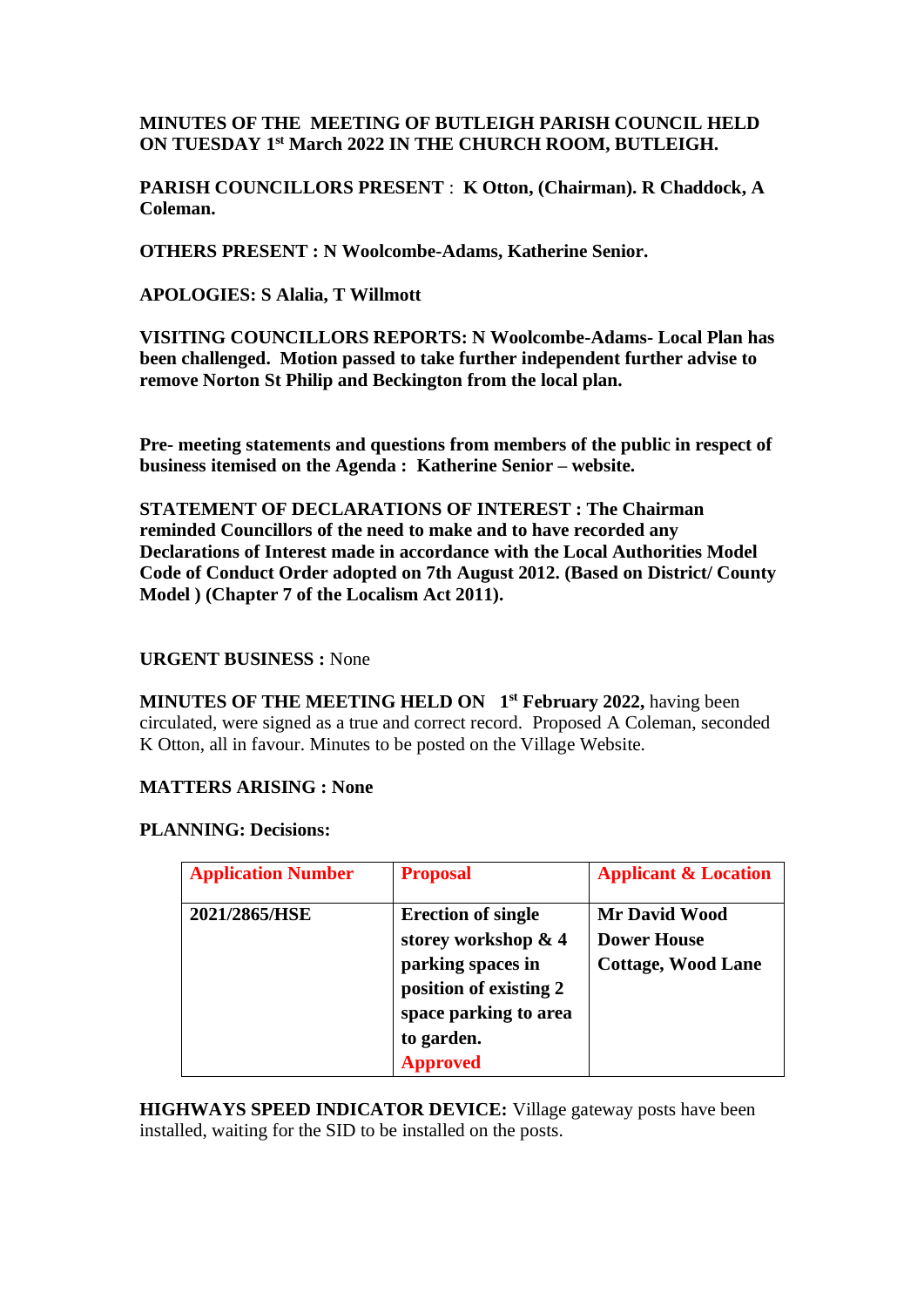**HIGHWAYS MOBILE SPEED INDICATOR DEVICE:** 10 days at Sub Road. On a rotation with Baltonsborough. No further requirement for Community Speedwatch but asistance with the downloading of the information would be helpful.

| <b>FINANCE : CURRENT AC</b> |            | <b>BRAC</b>    |           |
|-----------------------------|------------|----------------|-----------|
| <b>BALANCE</b>              | £4503.35   | <b>BALANCE</b> | £7646.13  |
| SALC adjustment             | £ $100.00$ | $+$ Interest   | 19        |
|                             | £ 4403.35  | <b>Balance</b> | £ 7646.32 |

Proposed A Coleman , seconded R Chaddock, all in favour**.**

**FINANCIAL APPROVALS** : Resolutions to approve the following expenditure :

**Brisco Signs £324.48 Clerk Salary £3582.80 + expenses £607.78 Total £4190.58 Baltonsborough Parish Council SID Training £175 and brackets for posts £107.50. Total £282.50. K Senior (Website management) £120**

Proposed A Coleman , seconded R Chaddock . All in favour

**VILLAGE WEBSITE:** New website now up and running. Many thanks to G Hughes for his help in the past and also thanks to Katherine Senior who has taken the task of the website on.

**CORRESPONDENCE: Butleigh Fun Run** 3 rd April. Marshalls and helpers required.

**Shared Access**- email received with regard a re-design for upgrade works based on the refusal to surrender and re-grant of the present lease.

Public Consultation on a proposal of a **Public Spaces Protection Order (PSPO**) to assist in the Regulation of Unauthorised Encampments – A Coleman – welcome what is being proposed, however, enforcement is critical. A permanent solution is required. Reply to be sent – A Coleman to draft reply**.**

## **QUEENS PLATINUM JUBILEE CELEBRATIONS JUNE 2022:** Full diary for the 4 days.

LEAD COUNCILLOR'S REPORTS: A Coleman-Suggest the village litter pick to be done a week before the Jubilee weekend.

Highways- refer to the list sent after February meeting.

The meeting closed at 8.05 p.m.

The next meeting 5<sup>th</sup> April 2022.